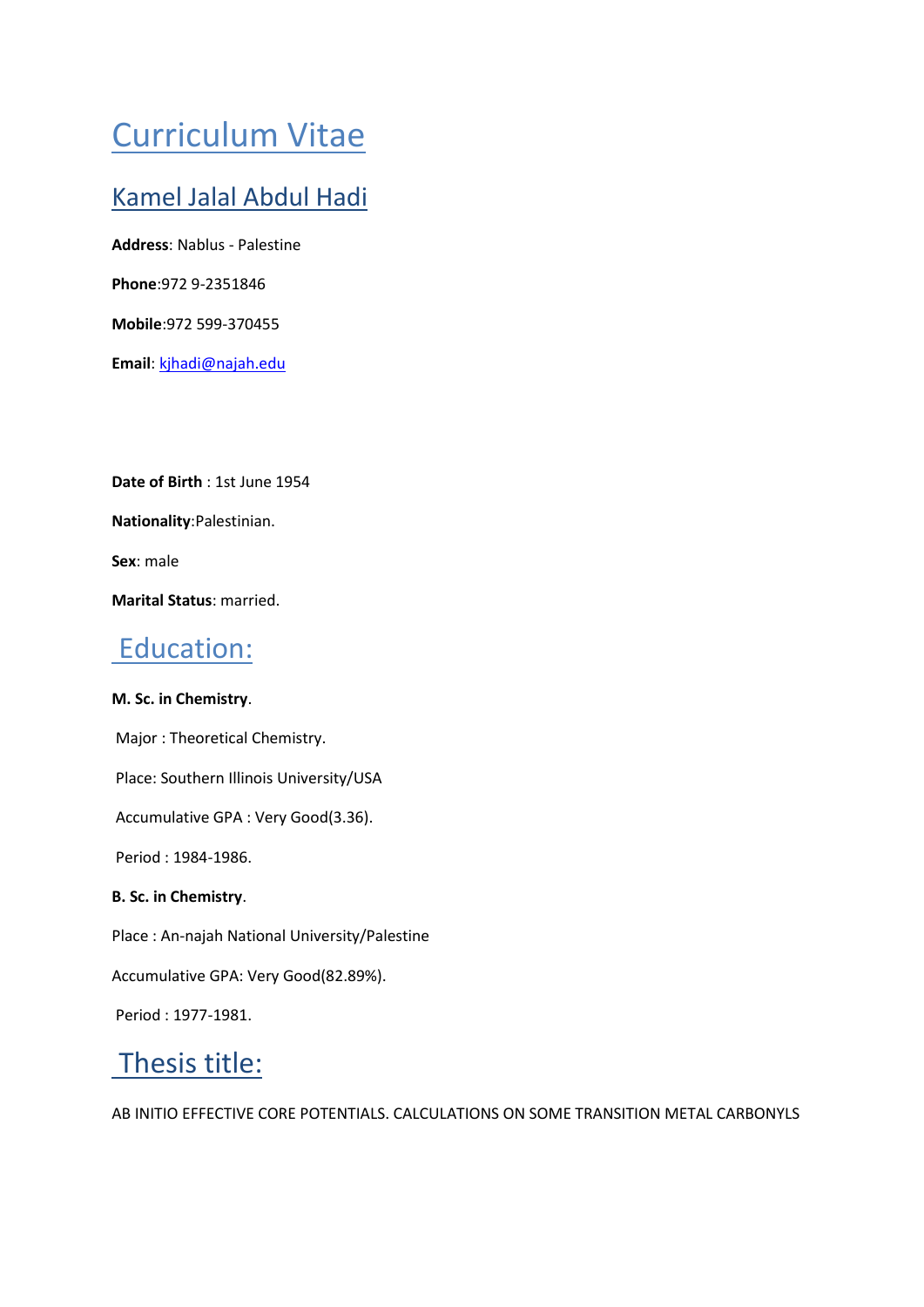### **OCCUPATIONS:**

- **1982-1984** An-Najah N. University Teaching and Research Assistant
- 1986-present An-Najah N. University

Lecturer

### **COMMITTEE MEMBERSHIP:**

- 1. Social activity committee
- 2. General chemistry and practical general chemistry evaluation committee.
- 3. Registration & student supervision.
- 4. Pure chemistry plan committee.
- 5. Checking grades committee.

#### **TEACHING:**

- 1. General ChemistyLectrure and Laboratory.
- 2. General chemistry for medicine students.
- 3. Quantum Chemistry

#### **MEMBERSHIPS:**

American Chemical Society

#### **AWARDS:**

AMIDEAST Scholarship (1984 – 1986).

#### **CONFERENCES:**

- 1. The 20<sup>th</sup> American Chemical Society conference in Carbondale/ Illinois/ USA in 1985
- 2. The  $7<sup>th</sup>$  Palestinian International Chemistry conference in Birzeit University in 2013.
- 3. A scientific day ( Renewable Energy and Material sciences ) in An-Najah university in 2013.